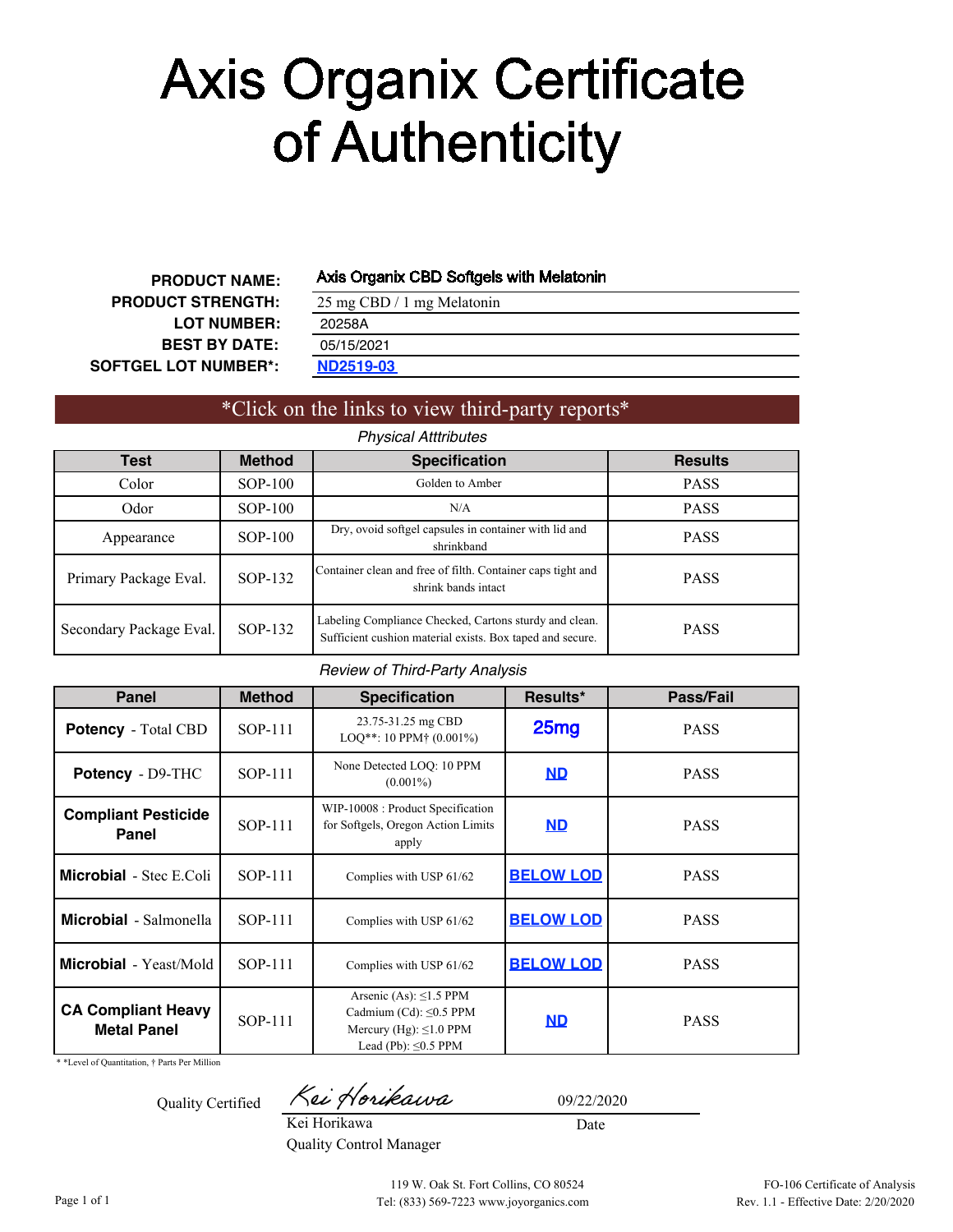<span id="page-1-0"></span>

|                                                        | Softgel 25mg CHAMND                                                           |             |                                        |                                |                          |                                                 |               |                                                                                                                                            |                   |                                                                 |                    | Certificate of Analysis                                                    |               |                    |
|--------------------------------------------------------|-------------------------------------------------------------------------------|-------------|----------------------------------------|--------------------------------|--------------------------|-------------------------------------------------|---------------|--------------------------------------------------------------------------------------------------------------------------------------------|-------------------|-----------------------------------------------------------------|--------------------|----------------------------------------------------------------------------|---------------|--------------------|
|                                                        | total cannabinoids<br>25 mg<br>per<br>capsule<br>Melatonin Lot# CHAMND2519-03 |             | Δ9-THC<br>$0.000$ mg<br>CBD<br>24.7 mg | THCa<br>CBDa                   | $0.000$ mg<br>$0.000$ mg | total THC<br>$0.000$ mg<br>total CBD<br>24.7 mg |               | <b>This Product</b><br><b>Has Been</b><br><b>Tested and</b><br><b>Complies with</b><br>7USC1639o(1)<br><b>Definition of</b><br><b>Hemp</b> | ASA<br><b>PFC</b> | ISO/IEC 17025:2017<br><b>ACCREDITED</b><br>Certificate #4961.01 |                    | Stillwater<br>Laboratories<br>https://portal.a2la.org/scopepdf/4961-01.pdf |               |                    |
| Sample Handling                                        |                                                                               |             |                                        |                                |                          |                                                 |               |                                                                                                                                            | gelcap            |                                                                 |                    |                                                                            |               |                    |
| test ID<br>type gelcap<br>lab ID 0JC17<br>unit capsule | sample wt 5.4 g<br>sample date 9/3/2020<br>unit weight 0.6 g                  | order 8264  |                                        |                                |                          |                                                 |               |                                                                                                                                            |                   |                                                                 |                    |                                                                            |               |                    |
| Methods                                                | method                                                                        | equipment   |                                        |                                |                          |                                                 |               |                                                                                                                                            |                   |                                                                 |                    |                                                                            |               |                    |
| weights                                                | MSP-7.3.1.3                                                                   | AUX120.1    |                                        |                                |                          |                                                 |               |                                                                                                                                            |                   |                                                                 |                    |                                                                            |               |                    |
| potency                                                | MSP-7.5.1.5                                                                   | LC-2030     |                                        |                                |                          |                                                 |               |                                                                                                                                            |                   |                                                                 |                    |                                                                            |               |                    |
| terpenes                                               | MSP-7.5.1.7 QP2020/HS20                                                       |             |                                        |                                |                          |                                                 |               |                                                                                                                                            |                   |                                                                 |                    |                                                                            |               |                    |
| pesticides                                             | MSP-7.5.1.8                                                                   | LC-8060     |                                        |                                |                          |                                                 |               |                                                                                                                                            |                   |                                                                 |                    |                                                                            |               |                    |
| mycotoxins                                             | MSP-7.5.1.8                                                                   | LC-8060     |                                        |                                |                          |                                                 |               |                                                                                                                                            |                   |                                                                 |                    |                                                                            |               |                    |
| microbial                                              | MSP-7.5.1.1 AriaMx RTPCR                                                      |             |                                        |                                |                          |                                                 |               |                                                                                                                                            |                   |                                                                 |                    |                                                                            |               |                    |
| solvents                                               | MSP-7.5.1.6 QP2020/HS20                                                       |             |                                        |                                |                          |                                                 |               |                                                                                                                                            |                   |                                                                 |                    |                                                                            |               |                    |
| metals                                                 | MSP-7.5.1.1 ICPMS2030                                                         |             |                                        |                                |                          |                                                 |               |                                                                                                                                            |                   |                                                                 |                    |                                                                            |               |                    |
| Potency                                                | per                                                                           | capsule     |                                        | estimated<br>error             | <b>Terpenes</b>          |                                                 | $\frac{1}{2}$ | estimated<br>error                                                                                                                         |                   | $\%$                                                            | estimated<br>error |                                                                            | $\frac{1}{2}$ | estimated<br>error |
| tetrahydrocannabolic acid (THCa)                       |                                                                               |             | 0% 0.000 mg                            | $\pm 0.01$ mg                  |                          |                                                 |               |                                                                                                                                            |                   |                                                                 |                    |                                                                            |               |                    |
| $\Delta^9$ -tetrahydrocannabinol ( $\Delta^9$ THC)     |                                                                               |             | 0% 0.000 mg                            | $\pm 0.01$ mg                  |                          |                                                 |               |                                                                                                                                            |                   |                                                                 |                    |                                                                            |               |                    |
| $\Delta^8$ -tetrahydrocannabinol ( $\Delta^8$ THC)     |                                                                               | 0%          | 0.000 mg                               | $\pm 0.01$ mg                  |                          |                                                 |               |                                                                                                                                            |                   |                                                                 |                    |                                                                            |               |                    |
| tetrahydrocannabivarin (THCv)                          |                                                                               | $0\%$       | 0.000 mg                               | $\pm 0.01$ mg                  |                          | terpenes                                        |               |                                                                                                                                            |                   |                                                                 |                    |                                                                            |               |                    |
|                                                        | cannabidiolic acid (CBDa)                                                     |             | 0% 0.000 mg                            | $\pm 0.01$ mg                  |                          |                                                 |               | not tested / not required                                                                                                                  |                   |                                                                 |                    |                                                                            |               |                    |
|                                                        | cannabidiol (CBD)                                                             | 4.12%<br>0% | 24.7 mg                                | $\pm$ 0.13 mg                  |                          |                                                 |               |                                                                                                                                            |                   |                                                                 |                    |                                                                            |               |                    |
|                                                        | cannabidivarin (CBDv)<br>cannabigerolic acid (CBGa)                           | 0%          | $0.000$ mg<br>0.000 mg                 | $\pm$ 0.01 mg<br>$\pm 0.01$ mg |                          |                                                 |               |                                                                                                                                            |                   |                                                                 |                    |                                                                            |               |                    |
|                                                        | cannabigerol (CBG)                                                            |             | 0% 0.000 mg ± 0.01 mg                  |                                |                          |                                                 |               |                                                                                                                                            |                   |                                                                 |                    |                                                                            |               |                    |

|                     |           |           |                                                            | Pesticides (MT)                                                             | MT limit             | 0JC17      | LOQ        | Pesticides (other) | 0JC17      | LOQ       |
|---------------------|-----------|-----------|------------------------------------------------------------|-----------------------------------------------------------------------------|----------------------|------------|------------|--------------------|------------|-----------|
|                     |           |           |                                                            | abamectin                                                                   |                      | 0.00 ppm   | $<$ 10ppb  | acephate           | 0.00 ppm   | $<$ 10ppb |
|                     |           |           |                                                            | aceguinocyl                                                                 |                      | $0.00$ ppm | $<$ 10ppb  | acetamiprid        | 0.00 ppm   | $<$ 10ppb |
|                     |           |           |                                                            | bifenazate                                                                  |                      | 0.00 ppm   | $<$ 10ppb  | aldicarb           | 0.00 ppm   | $<$ 10ppb |
|                     |           |           |                                                            | bifenthrin                                                                  |                      | $0.00$ ppm | $<$ 10ppb  | azoxystrobin       | $0.00$ ppm | $<$ 10ppb |
|                     |           |           |                                                            | chlormequat cl.                                                             |                      | $0.00$ ppm | $<$ 10ppb  | boscalid           | $0.00$ ppm | $<$ 10ppb |
|                     |           |           |                                                            | cyfluthrin                                                                  |                      | 0.00 ppm   | $80ppb$    | carbaryl           | $0.00$ ppm | $<$ 10ppb |
|                     |           |           |                                                            | diaminozide                                                                 |                      | 0.00 ppm   | $<$ 10ppb  | carbofuran         | $0.00$ ppm | $<$ 10ppb |
|                     |           |           |                                                            | etoxazole                                                                   |                      | $0.00$ ppm | $<$ 10ppb  | chloantraniliprole | 0.00 ppm   | $<$ 10ppb |
|                     |           |           |                                                            | fenoxycarb                                                                  |                      | 0.00 ppm   | $<$ 10ppb  | chlorpyrifos       | $0.00$ ppm | $<$ 10ppb |
|                     |           |           |                                                            | imazalil                                                                    |                      | $0.00$ ppm | $<$ 10ppb  | clofentezine       | 0.00 ppm   | $<$ 10ppb |
|                     |           |           |                                                            | imidacloprid                                                                |                      | $0.00$ ppm | $<$ 10ppb  | cypermethrin       | $0.00$ ppm | $<$ 10ppb |
|                     |           |           |                                                            | myclobutanil                                                                |                      | $0.00$ ppm | $<$ 10ppb  | diazinon           | $0.00$ ppm | $<$ 10ppb |
|                     |           |           |                                                            | paclobutrazol                                                               |                      | 0.00 ppm   | $<$ 10ppb  | dichlorvos         | 0.00 ppm   | $<$ 10ppb |
|                     |           |           |                                                            | pyrethrins                                                                  |                      | $0.00$ ppm | $<$ 10ppb  | dimethoate         | $0.00$ ppm | $<$ 10ppb |
|                     |           |           |                                                            | spinosad                                                                    |                      | $0.00$ ppm | $<$ 10ppb  | etofenprox         | 0.00 ppm   | $<$ 10ppb |
|                     |           |           |                                                            | spiromesifen                                                                |                      | $0.00$ ppm | $<$ 10ppb  | fenpyroximate      | 0.00 ppm   | $<$ 10ppb |
| <b>Toxic Metals</b> |           |           |                                                            | spirotetramat                                                               |                      | $0.00$ ppm | $<$ 10ppb  | fipronil           | $0.00$ ppm | $<$ 10ppb |
|                     | MT limit  | 0JC17     | LOQ                                                        | trifloxystrobin                                                             |                      | $0.00$ ppm | $<$ 10ppb  | flonicamid         | 0.00 ppm   | $<$ 10ppb |
| arsenic             | 2 ppm     | $0.0$ ppm | $<$ 10 $ppb$                                               |                                                                             |                      |            |            | fludioxonil        | $0.00$ ppm | $<$ 10ppb |
| cadmium             | 4.1 ppm   | $0.0$ ppm | $<$ 10 $ppb$                                               | Microbial                                                                   |                      |            |            | hexythiazox        | $0.00$ ppm | $<$ 10ppb |
| lead                | $1.2$ ppm | $0.0$ ppm | $<$ 10ppb                                                  |                                                                             | MT limit             | 0JC17      | LOQ        | kresoxym-methyl    | $0.00$ ppm | $<$ 10ppb |
| mercury             | $0.4$ ppm | $0.0$ ppm | $<$ 10 $ppb$                                               |                                                                             |                      |            |            | malathion          | 0.00 ppm   | $<$ 10ppb |
|                     |           |           |                                                            |                                                                             | microbial not tested |            |            | metalaxyl          | $0.00$ ppm | $<$ 10ppb |
| Comments            |           |           |                                                            |                                                                             |                      |            |            | methiocarb         | $0.00$ ppm | $<$ 10ppb |
|                     |           |           |                                                            | Aflatoxin B1, B2, G1, G2                                                    | 20 ppb               | 0 ppb      | $<$ 20 ppb | methomyl           | 0.00 ppm   | $<$ 10ppb |
|                     |           |           |                                                            | Ochratoxin A                                                                | 20 ppb               | 0 ppb      | $<$ 20 ppb | oxamyl             | 0.00 ppm   | $<$ 10ppb |
|                     |           |           |                                                            |                                                                             |                      |            |            | permethrins        | $0.00$ ppm | $<$ 10ppb |
|                     |           |           |                                                            |                                                                             |                      |            |            | phosmet            | 0.00 ppm   | $<$ 10ppb |
|                     |           |           |                                                            |                                                                             |                      |            |            | piperonyl butoxide | 0.00 ppm   | $<$ 10ppb |
|                     |           |           | • All testing was completed onsite at 6073 US93N, Olney MT | • Potency                                                                   | Certified by:        |            |            | prallethrin        | 0.00 ppm   | $<$ 10ppb |
|                     |           |           |                                                            | (cannabinoid concentration) is calcuated from the equation: $[canonical] =$ |                      |            | -2         | propiconazole      | $0.00$ ppm | $<$ 10ppb |

(cannabinoid concentration) is calcuated from the equation: [cannabioid]  $=$ [cannabinoid] $_{\text{HPLC}}$  x volume<sub>dilution</sub>/m<sub>dry</sub>. Terpene concentration is calcuated from the equation: [terpene] = (terpene mass) $_{GCMS}$  /  $m_{dyn}$   $\cdots$  Decarboxyted cannabinoid concentration is calculated from the equation  $XXX_{total} = 0.877$  x XXXa + XXX •••• Standards are used to calibrate the resulting data and estimate error using a standard estimate of error method; this is combined with error from weighing and dilution using the propagation of error formula  $s_g^2$  = ∑(∂f/∂i)<sup>2</sup>s<sub>i</sub><sup>2</sup> where i is the contributor to error. The 95% confidence range is calculated from the equation: (concentration)  $\pm$  t<sub>CL90</sub> x s<sub>g</sub>. Sampling error is not

cannabinol (CBN) cannabichromene (CBC)

0% 0.000 mg ± 0.01 mg 0% 0.000 mg ± 0.01 mg

0% 0.000 mg ± 0.01 mg

= f O W<sup>I</sup>

pyridaben spiroxamine tebuconazole thiacloprid thiamethoxam  $0.00$  ppm  $<$ 10ppb  $0.00$  ppm  $<$ 10ppb  $0.00$  ppm  $<$ 10ppb  $0.00$  ppm  $<$ 10ppb  $0.00$  ppm  $<$ 10ppb

Justin M Johnston Deputy Director

6073 US93N, Olney MT 59927 406-881-2019 rdb@stwlabs.com